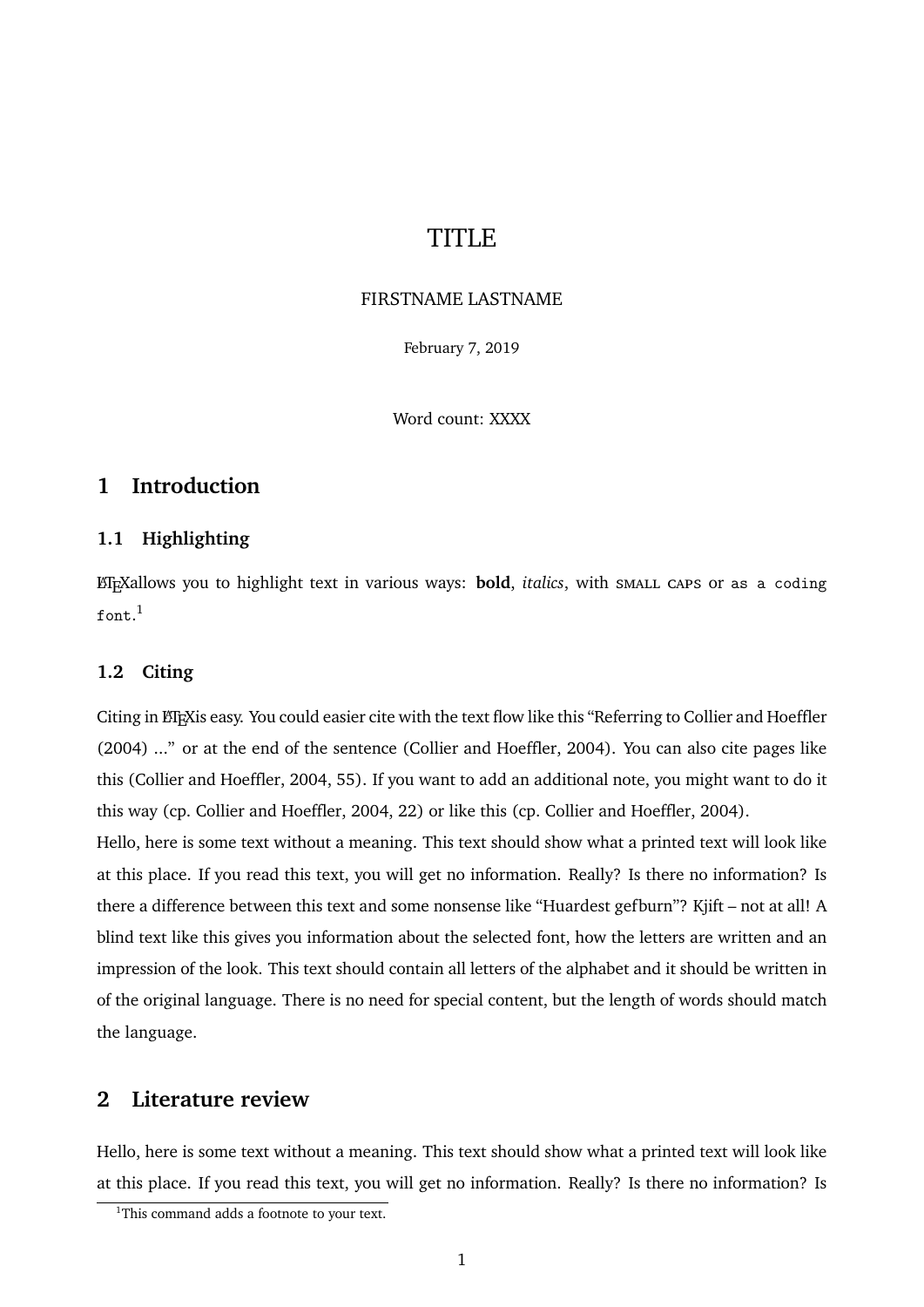there a difference between this text and some nonsense like "Huardest gefburn"? Kjift – not at all! A blind text like this gives you information about the selected font, how the letters are written and an impression of the look. This text should contain all letters of the alphabet and it should be written in of the original language. There is no need for special content, but the length of words should match the language.

### **2.1 Some subsection**

Hello, here is some text without a meaning. This text should show what a printed text will look like at this place. If you read this text, you will get no information. Really? Is there no information? Is there a difference between this text and some nonsense like "Huardest gefburn"? Kjift – not at all! A blind text like this gives you information about the selected font, how the letters are written and an impression of the look. This text should contain all letters of the alphabet and it should be written in of the original language. There is no need for special content, but the length of words should match the language.

### **2.1.1 And a subsubsection**

Hello, here is some text without a meaning. This text should show what a printed text will look like at this place. If you read this text, you will get no information. Really? Is there no information? Is there a difference between this text and some nonsense like "Huardest gefburn"? Kjift – not at all! A blind text like this gives you information about the selected font, how the letters are written and an impression of the look. This text should contain all letters of the alphabet and it should be written in of the original language. There is no need for special content, but the length of words should match the language.

And here you have a list with dots and dashes:

- Dots
- or dashes?

and an enumerated list:

- 1. With numbers...
- 2. Which is also nice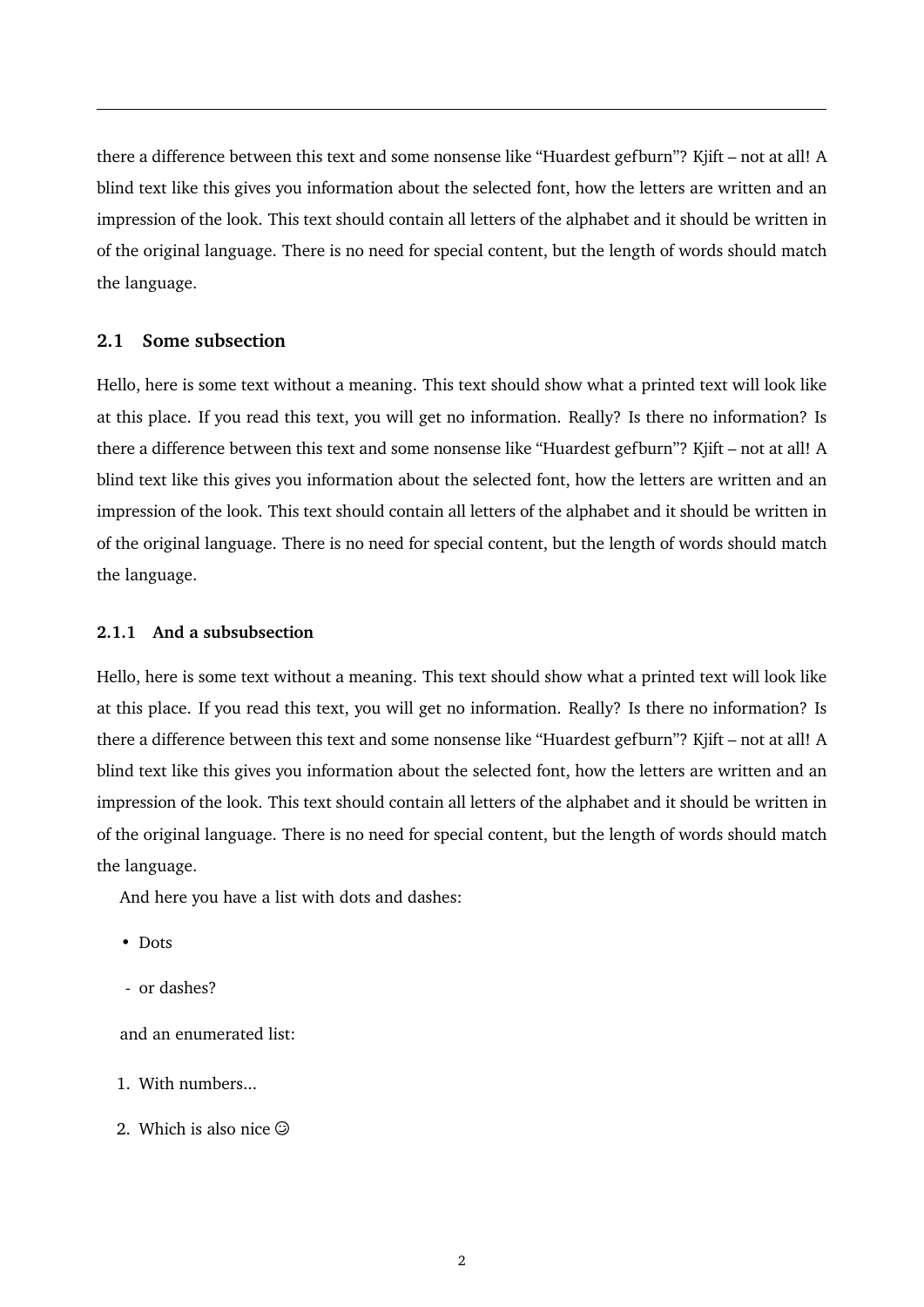| Saturday | Sunday |  |
|----------|--------|--|
|          | 18     |  |

Table 1: Overview of the weekend

|   | A     | B              |
|---|-------|----------------|
|   | C 100 | $\overline{2}$ |
| Ð | -3    | 5              |

Table 2: Random numbers

## **3 Theory**

If you want to add mathematical equations, this may be done either this way:  $a + b \neq \frac{a}{b}$  $\frac{a}{b}$ . You may also add Greek letters like this:  $\alpha$ .

Hello, here is some text without a meaning. This text should show what a printed text will look like at this place. If you read this text, you will get no information. Really? Is there no information? Is there a difference between this text and some nonsense like "Huardest gefburn"? Kjift – not at all! A blind text like this gives you information about the selected font, how the letters are written and an impression of the look. This text should contain all letters of the alphabet and it should be written in of the original language. There is no need for special content, but the length of words should match the language.



Figure 1: A circle

Hello, here is some text without a meaning. This text should show what a printed text will look like at this place. If you read this text, you will get no information. Really? Is there no information? Is there a difference between this text and some nonsense like "Huardest gefburn"? Kjift – not at all! A blind text like this gives you information about the selected font, how the letters are written and an impression of the look. This text should contain all letters of the alphabet and it should be written in of the original language. There is no need for special content, but the length of words should match the language.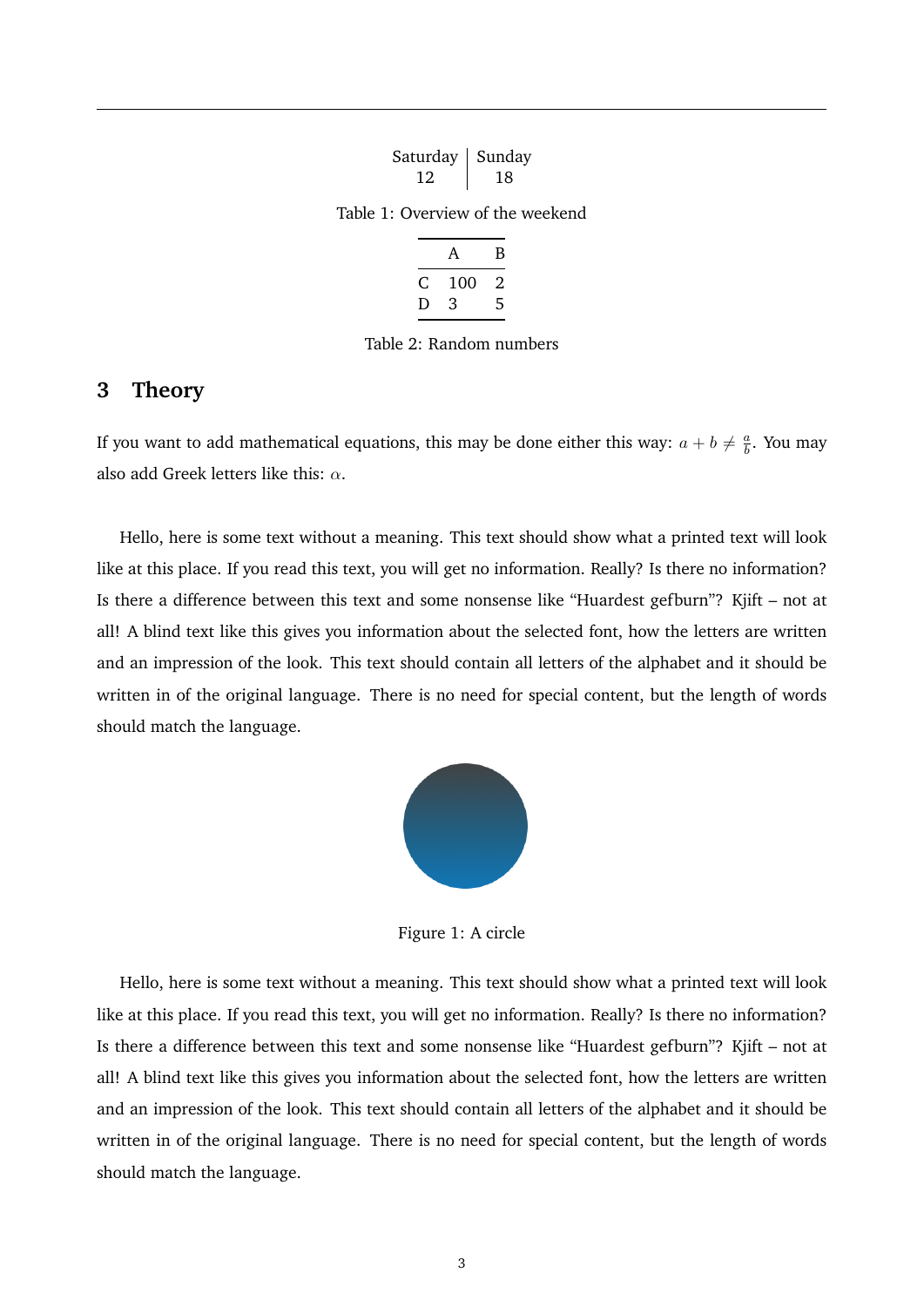# **4 Research Design**

Hello, here is some text without a meaning. This text should show what a printed text will look like at this place. If you read this text, you will get no information. Really? Is there no information? Is there a difference between this text and some nonsense like "Huardest gefburn"? Kjift – not at all! A blind text like this gives you information about the selected font, how the letters are written and an impression of the look. This text should contain all letters of the alphabet and it should be written in of the original language. There is no need for special content, but the length of words should match the language.

## **5 Analysis**

Hello, here is some text without a meaning. This text should show what a printed text will look like at this place. If you read this text, you will get no information. Really? Is there no information? Is there a difference between this text and some nonsense like "Huardest gefburn"? Kjift – not at all! A blind text like this gives you information about the selected font, how the letters are written and an impression of the look. This text should contain all letters of the alphabet and it should be written in of the original language. There is no need for special content, but the length of words should match the language.

# **6 Conclusion**

Hello, here is some text without a meaning. This text should show what a printed text will look like at this place. If you read this text, you will get no information. Really? Is there no information? Is there a difference between this text and some nonsense like "Huardest gefburn"? Kjift – not at all! A blind text like this gives you information about the selected font, how the letters are written and an impression of the look. This text should contain all letters of the alphabet and it should be written in of the original language. There is no need for special content, but the length of words should match the language.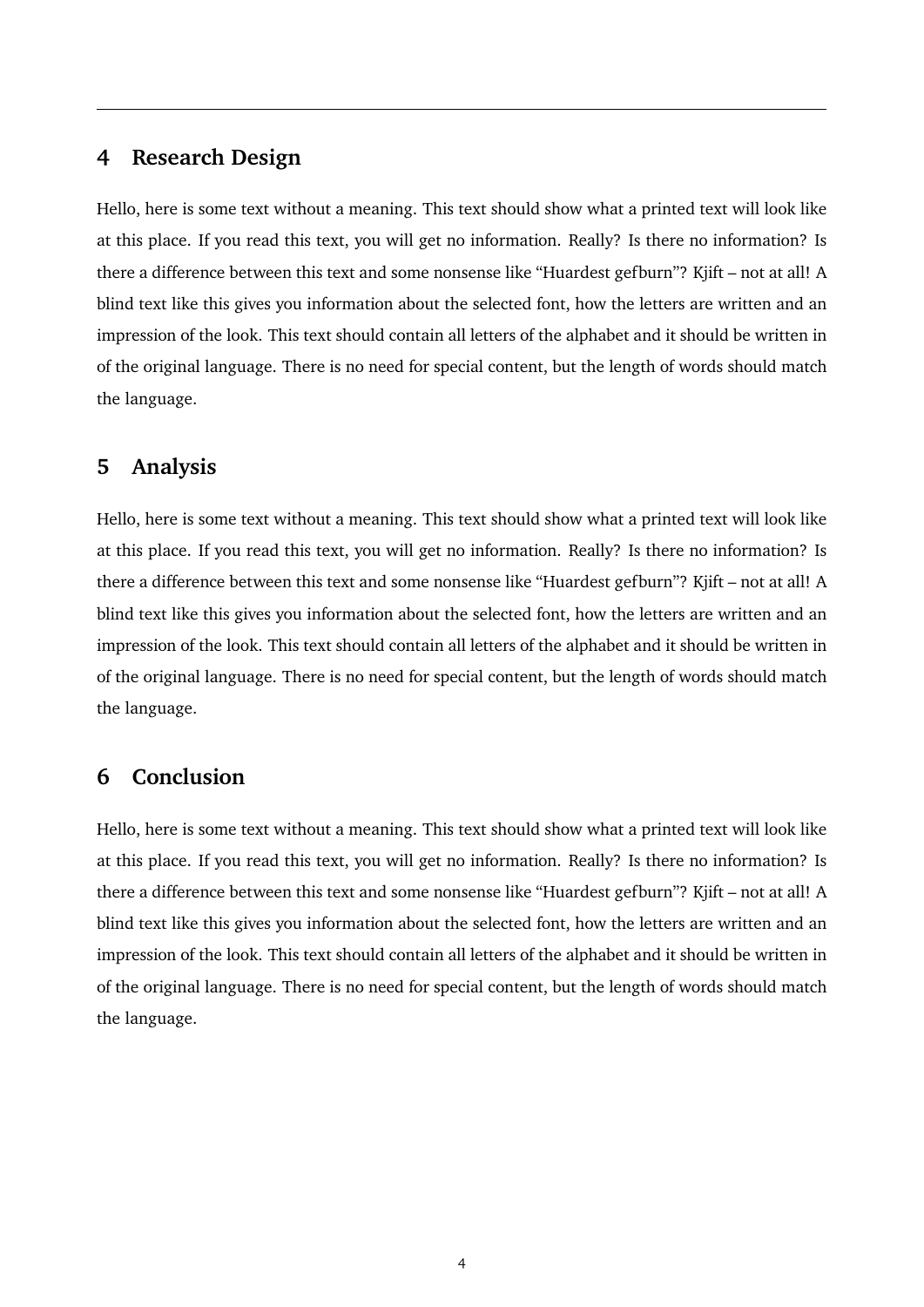# **References**

Collier, Paul and Anke Hoeffler. 2004. "Greed and grievance in civil war." *Oxford Economic Papers* 56(4):563–595.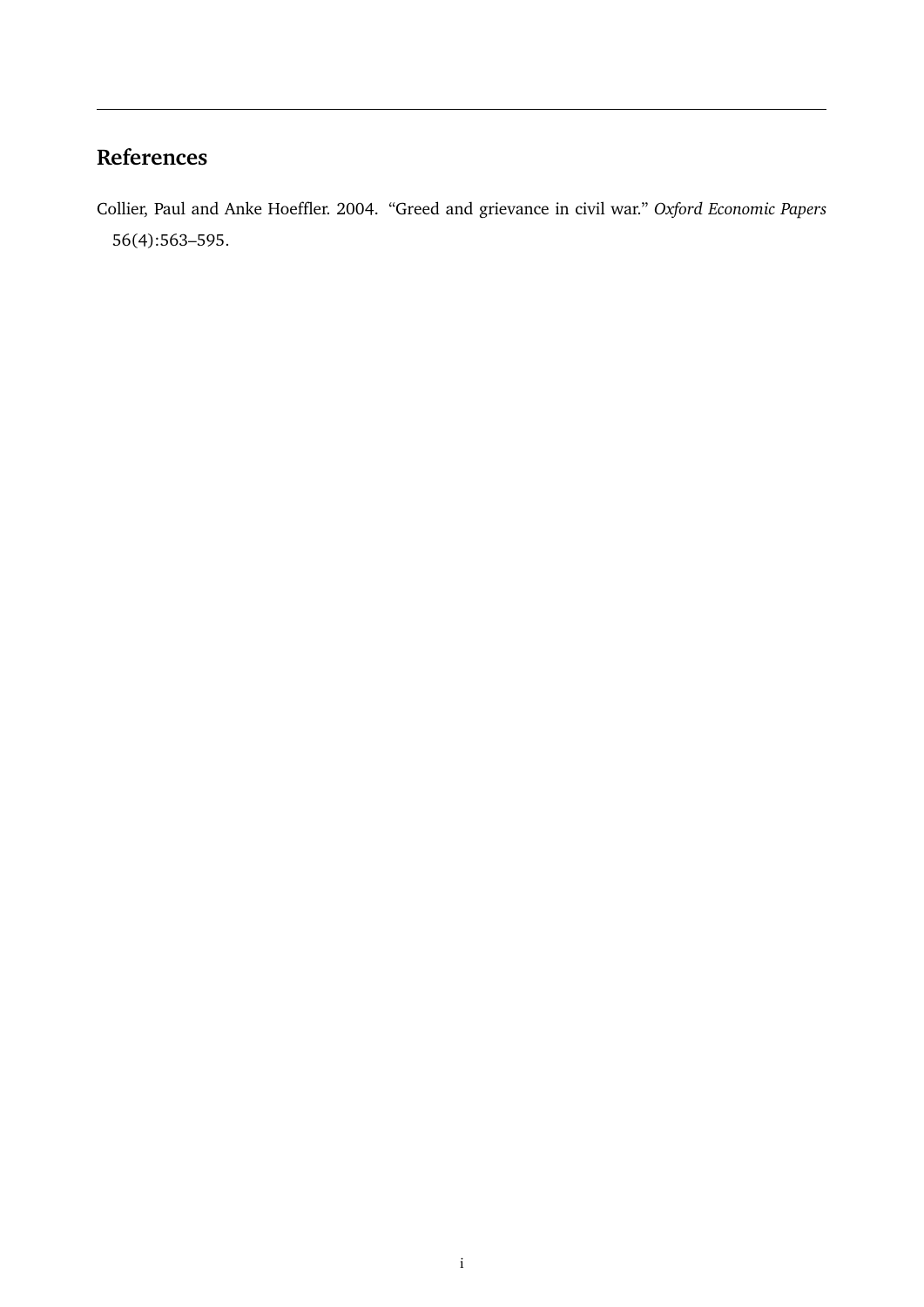# **Appendix**

Hello, here is some text without a meaning. This text should show what a printed text will look like at this place. If you read this text, you will get no information. Really? Is there no information? Is there a difference between this text and some nonsense like "Huardest gefburn"? Kjift – not at all! A blind text like this gives you information about the selected font, how the letters are written and an impression of the look. This text should contain all letters of the alphabet and it should be written in of the original language. There is no need for special content, but the length of words should match the language.